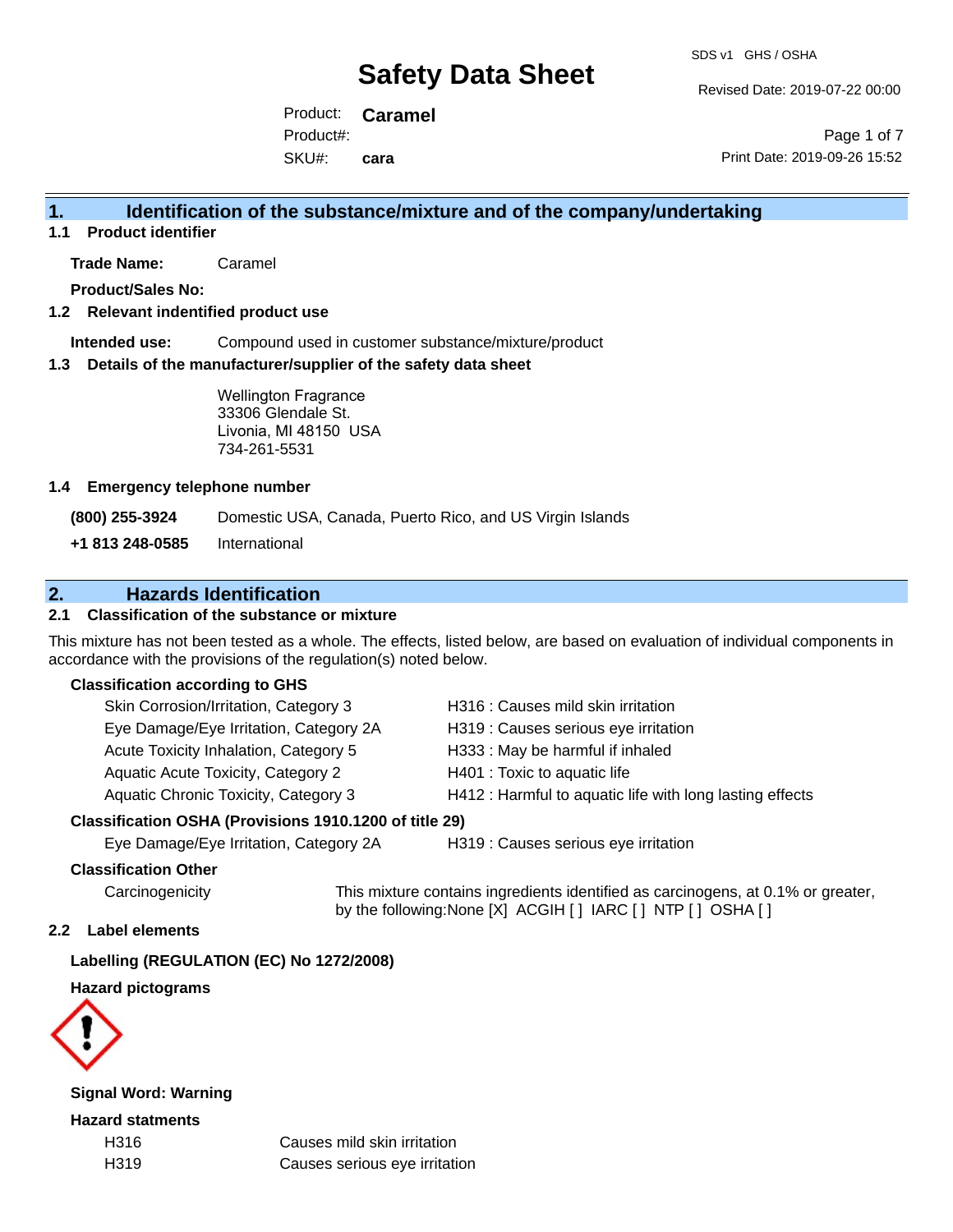#### SDS v1 GHS / OSHA

# **Safety Data Sheet**

Revised Date: 2019-07-22 00:00

Print Date: 2019-09-26 15:52

Page 2 of 7

| Product:  | <b>Caramel</b> |
|-----------|----------------|
| Product#: |                |
| SKU#:     | cara           |

| H <sub>333</sub>                | May be harmful if inhaled                                                                                                        |
|---------------------------------|----------------------------------------------------------------------------------------------------------------------------------|
| H401                            | Toxic to aquatic life                                                                                                            |
| H412                            | Harmful to aquatic life with long lasting effects                                                                                |
| <b>Precautionary Statements</b> |                                                                                                                                  |
| <b>Prevention:</b>              |                                                                                                                                  |
| P <sub>264</sub>                | Wash hands thoroughly after handling                                                                                             |
| P <sub>273</sub>                | Avoid release to the environment                                                                                                 |
| Response:                       |                                                                                                                                  |
| $P304 + P312$                   | IF INHALED: Call a POISON CENTER or doctor/physician if you feel unwell                                                          |
| $P305 + P351 + P338$            | IF IN EYES: Rinse cautiously with water for several minutes Remove contact lenses if<br>present and easy to do. continue rinsing |
| $P332 + P313$                   | If skin irritation occurs: Get medical advice/attention                                                                          |
| $P337 + P313$                   | If eye irritation persists: Get medical advice/attention                                                                         |

## **2.3 Other Hazards**

**no data available**

## **3. Composition/Information on Ingredients**

#### **3.1 Mixtures**

This product is a complex mixture of ingredients, which contains among others the following substance(s), presenting a health or environmental hazard within the meaning of the UN Globally Harmonized System of Classification and Labeling of Chemicals (GHS):

| CAS#<br>Ingredient                                       | EC#                            | Conc.<br>Range | <b>GHS Classification</b> |  |  |
|----------------------------------------------------------|--------------------------------|----------------|---------------------------|--|--|
| 84-66-2<br>Diethyl phthalate                             | 201-550-6                      | $> 80 \%$      | H316; H402                |  |  |
| $121 - 33 - 5$<br>vanillin                               | 204-465-2                      | $5 - 10 \%$    | H303; H319                |  |  |
| 120-51-4                                                 | 204-402-9                      | $2 - 5%$       | H302; H313; H400; H411    |  |  |
| <b>Benzyl Benzoate</b>                                   |                                |                |                           |  |  |
| $118 - 71 - 8$                                           | 204-271-8                      | $1 - 2%$       | H302: H401                |  |  |
| Maltol                                                   |                                |                |                           |  |  |
| 121-32-4                                                 | 204-464-7                      | $1 - 2%$       | H303; H320; H402          |  |  |
|                                                          | 3-Ethoxy-4-hydroxybenzaldehyde |                |                           |  |  |
| See Section 16 for full text of GHS classification codes |                                |                |                           |  |  |

See Section 16 for full text of GHS classification codes which where not shown in section 2

Total Hydrocarbon Content (%  $w/w$ ) = 0.29

## **4. First Aid Measures**

## **4.1 Description of first aid measures**

**Inhalation:** Remove from exposure site to fresh air and keep at rest. Obtain medical advice.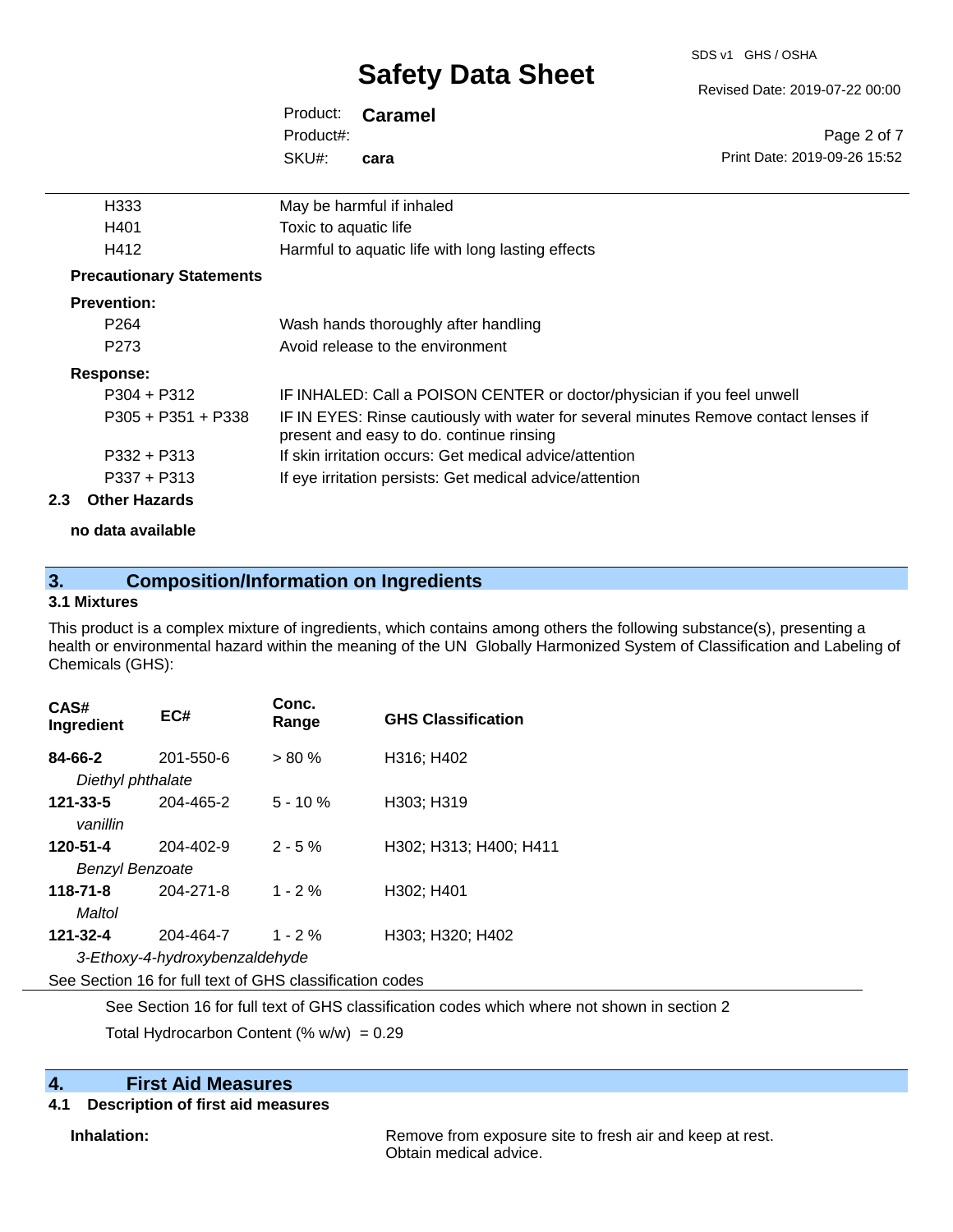SDS v1 GHS / OSHA

|                                                                    |           | <b>OUIGLY DULU OIIGGL</b>                                                                                     | Revised Date: 2019-07-22 00:00 |
|--------------------------------------------------------------------|-----------|---------------------------------------------------------------------------------------------------------------|--------------------------------|
|                                                                    | Product:  | <b>Caramel</b>                                                                                                |                                |
|                                                                    | Product#: |                                                                                                               | Page 3 of 7                    |
|                                                                    | SKU#:     | cara                                                                                                          | Print Date: 2019-09-26 15:52   |
| <b>Eye Exposure:</b>                                               |           | Flush immediately with water for at least 15 minutes.<br>Contact physician if symptoms persist.               |                                |
| <b>Skin Exposure:</b>                                              |           | Remove contaminated clothes. Wash thoroughly with water (and soap).<br>Contact physician if symptoms persist. |                                |
| Ingestion:                                                         |           | Rinse mouth with water and obtain medical advice.                                                             |                                |
| Most important symptoms and effects, both acute and delayed<br>4.2 |           |                                                                                                               |                                |
| <b>Symptoms:</b>                                                   |           | no data available                                                                                             |                                |
| <b>Risks:</b>                                                      |           | Refer to Section 2.2 "Hazard Statements"                                                                      |                                |
| 4.3                                                                |           | Indication of any immediate medical attention and special treatment needed                                    |                                |
| <b>Treatment:</b>                                                  |           | Refer to Section 2.2 "Response"                                                                               |                                |
| 5.<br><b>Fire-Fighting measures</b>                                |           |                                                                                                               |                                |
| <b>Extinguishing media</b><br>5.1                                  |           |                                                                                                               |                                |
| Suitable:                                                          |           | Carbon dioxide (CO2), Dry chemical, Foam                                                                      |                                |
| <b>Unsuitable</b>                                                  |           | Do not use a direct water jet on burning material                                                             |                                |
| Special hazards arising from the substance or mixture<br>5.2       |           |                                                                                                               |                                |
| <b>During fire fighting:</b><br>5.3 Advice for firefighters        |           | Water may be ineffective                                                                                      |                                |
| <b>Further information:</b>                                        |           | Standard procedure for chemical fires                                                                         |                                |

## **6. Accidental Release Measures**

#### **6.1 Personal precautions, protective equipment and emergency procedures**

Avoid inhalation and contact with skin and eyes. A self-contained breathing apparatus is recommended in case of a major spill.

#### **6.2 Environmental precautions**

Keep away from drains, soil, and surface and groundwater.

#### **6.3 Methods and materials for containment and cleaning up**

Clean up spillage promptly. Remove ignition sources. Provide adequate ventilation. Avoid excessive inhalation of vapors. Gross spillages should be contained by use of sand or inert powder and disposed of according to the local regulations.

#### **6.4 Reference to other sections**

Not Applicable

## **7. Handling and Storage**

#### **7.1 Precautions for safe handling**

Apply according to good manufacturing and industrial hygiene practices with proper ventilation. Do not drink, eat or smoke while handling. Respect good personal hygiene.

#### **7.2 Conditions for safe storage, including any incompatibilities**

Store in a cool, dry and ventilated area away from heat sources and protected from light in tightly closed original container. Avoid uncoated metal container. Keep air contact to a minimum.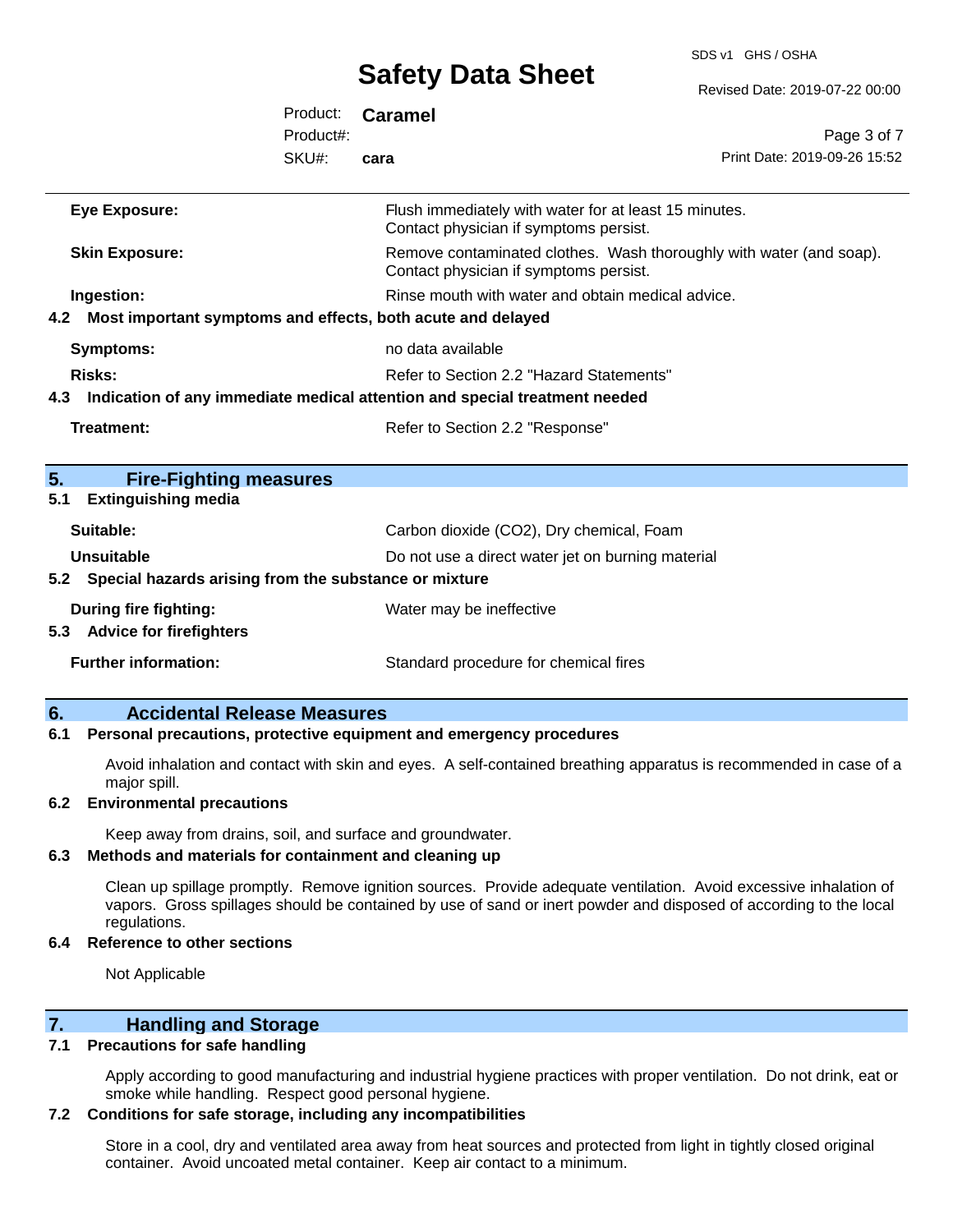Revised Date: 2019-07-22 00:00

Product: **Caramel** SKU#: Product#: **cara**

Page 4 of 7 Print Date: 2019-09-26 15:52

#### **7.3 Specific end uses**

No information available

## **8. Exposure Controls/Personal Protection**

### **8.1 Control parameters**

| <b>Exposure Limits:</b> |                   |                                                                                                                    |              |                                            |             |             |  |
|-------------------------|-------------------|--------------------------------------------------------------------------------------------------------------------|--------------|--------------------------------------------|-------------|-------------|--|
| <b>Component</b>        |                   |                                                                                                                    | <b>ACGIH</b> | ACGIH<br>TWA ppm STEL ppm TWA ppm STEL ppm | <b>OSHA</b> | <b>OSHA</b> |  |
| 84-66-2                 | Diethyl phthalate |                                                                                                                    | 5            |                                            |             |             |  |
|                         |                   | <b>Engineering Controls:</b> Use local exhaust as needed.<br>8.2 Exposure controls - Personal protective equipment |              |                                            |             |             |  |
| Eye protection:         |                   | Tightly sealed goggles, face shield, or safety glasses with brow guards and side shields, etc.                     |              |                                            |             |             |  |

as may be appropriate for the exposure **Respiratory protection:** Avoid excessive inhalation of concentrated vapors. Apply local ventilation where appropriate. **Skin protection:** Avoid Skin contact. Use chemically resistant gloves as needed.

## **9. Physical and Chemical Properties**

### **9.1 Information on basic physical and chemical properties**

| <b>Appearance:</b>           | Liquid                                  |
|------------------------------|-----------------------------------------|
| Odor:                        | Conforms to Standard                    |
| Color:                       | Golden Yellow (G7) to Pale Orange (G10) |
| <b>Viscosity:</b>            | Liquid                                  |
| <b>Freezing Point:</b>       | Not determined                          |
| <b>Boiling Point:</b>        | Not determined                          |
| <b>Melting Point:</b>        | Not determined                          |
| <b>Flashpoint (CCCFP):</b>   | >200 F (93.33 C)                        |
| <b>Auto flammability:</b>    | Not determined                          |
| <b>Explosive Properties:</b> | None Expected                           |
| <b>Oxidizing properties:</b> | None Expected                           |
| Vapor Pressure (mmHg@20 C):  | 0.1420                                  |
| %VOC:                        | 0.14                                    |
| Specific Gravity @ 25 C:     | 1.1250                                  |
| Density $@25C$ :             | 1.1220                                  |
| Refractive Index @ 20 C:     | 1.5110                                  |
| Soluble in:                  | Oil                                     |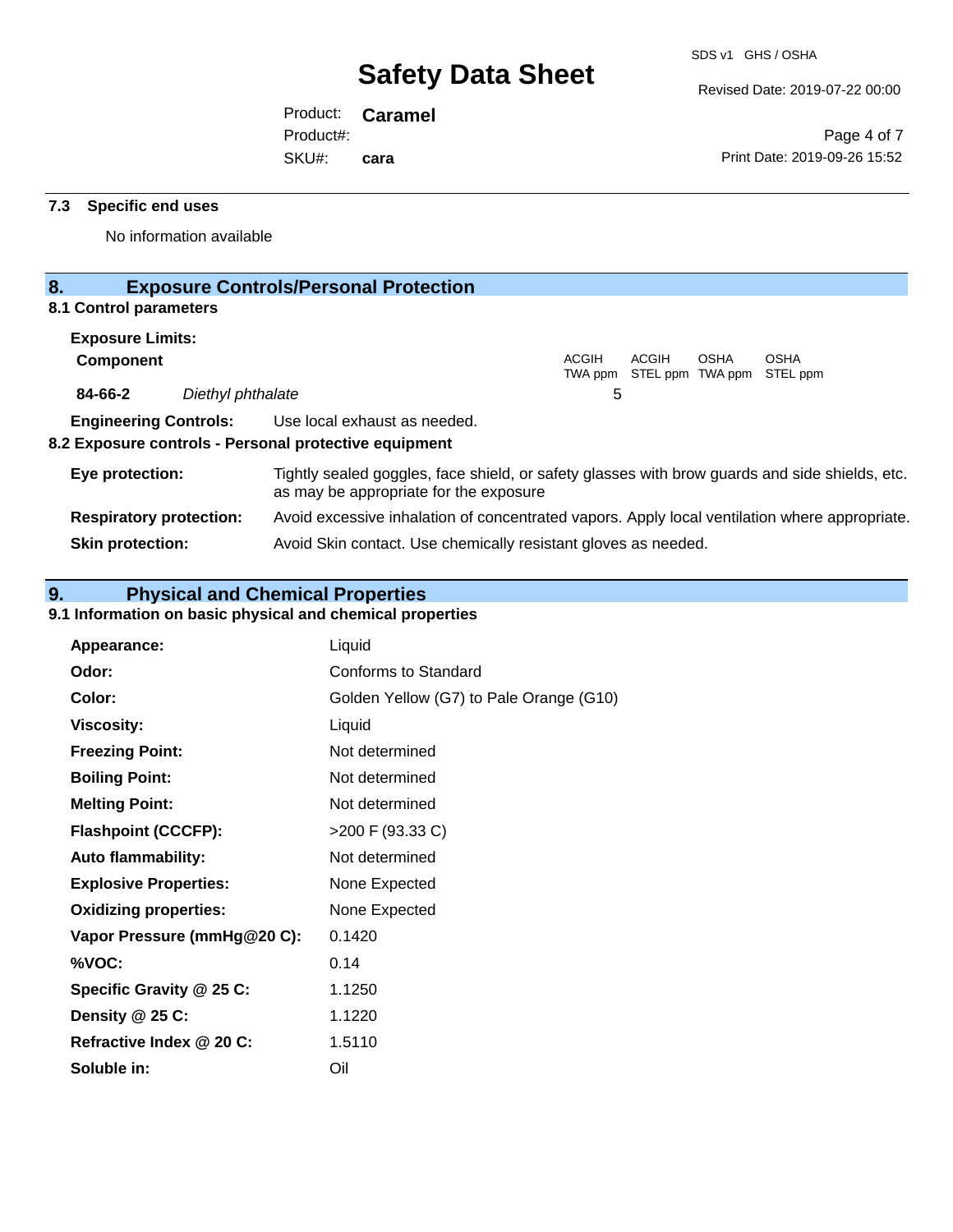Revised Date: 2019-07-22 00:00

Product: **Caramel** SKU#: Product#: **cara**

Page 5 of 7 Print Date: 2019-09-26 15:52

## **10. Stability and Reactivity**

| 10.1 Reactivity                         | None                                               |
|-----------------------------------------|----------------------------------------------------|
| <b>10.2 Chemical stability</b>          | Stable                                             |
| 10.3 Possibility of hazardous reactions | None known                                         |
| <b>10.4 Conditions to avoid</b>         | None known                                         |
| 10.5 Incompatible materials             | Strong oxidizing agents, strong acids, and alkalis |
| 10.6 Hazardous decomposition products   | None known                                         |

## **11. Toxicological Information**

## **11.1 Toxicological Effects**

Acute Toxicity Estimates (ATEs) based on the individual Ingredient Toxicity Data utilizing the "Additivity Formula"

| Acute toxicity - Oral - (Rat) mg/kg                | Not classified - the classification criteria are not met |
|----------------------------------------------------|----------------------------------------------------------|
| Acute toxicity - Dermal - (Rabbit) mg/kg           | Not classified - the classification criteria are not met |
| Acute toxicity - Inhalation - (Rat) mg/L/4hr       | (LD50: 21.2823) May be harmful if inhaled                |
| Skin corrosion / irritation                        | May be harmful if inhaled                                |
| Serious eye damage / irritation                    | Causes serious eye irritation                            |
| <b>Respiratory sensitization</b>                   | Not classified - the classification criteria are not met |
| <b>Skin sensitization</b>                          | Not classified - the classification criteria are not met |
| <b>Germ cell mutagenicity</b>                      | Not classified - the classification criteria are not met |
| Carcinogenicity                                    | Not classified - the classification criteria are not met |
| <b>Reproductive toxicity</b>                       | Not classified - the classification criteria are not met |
| Specific target organ toxicity - single exposure   | Not classified - the classification criteria are not met |
| Specific target organ toxicity - repeated exposure | Not classified - the classification criteria are not met |
| <b>Aspiration hazard</b>                           | Not classified - the classification criteria are not met |

## **12. Ecological Information**

|  | <b>12.1 Toxicity</b> |
|--|----------------------|
|--|----------------------|

| <b>Acute acquatic toxicity</b>     | Toxic to aquatic life                             |
|------------------------------------|---------------------------------------------------|
| <b>Chronic acquatic toxicity</b>   | Harmful to aquatic life with long lasting effects |
| <b>Toxicity Data on soil</b>       | no data available                                 |
| <b>Toxicity on other organisms</b> | no data available                                 |
|                                    |                                                   |
| 12.2 Persistence and degradability | no data available                                 |
| 12.3 Bioaccumulative potential     | no data available                                 |
| 12.4 Mobility in soil              | no data available                                 |
| 12.5 Other adverse effects         | no data available                                 |
|                                    |                                                   |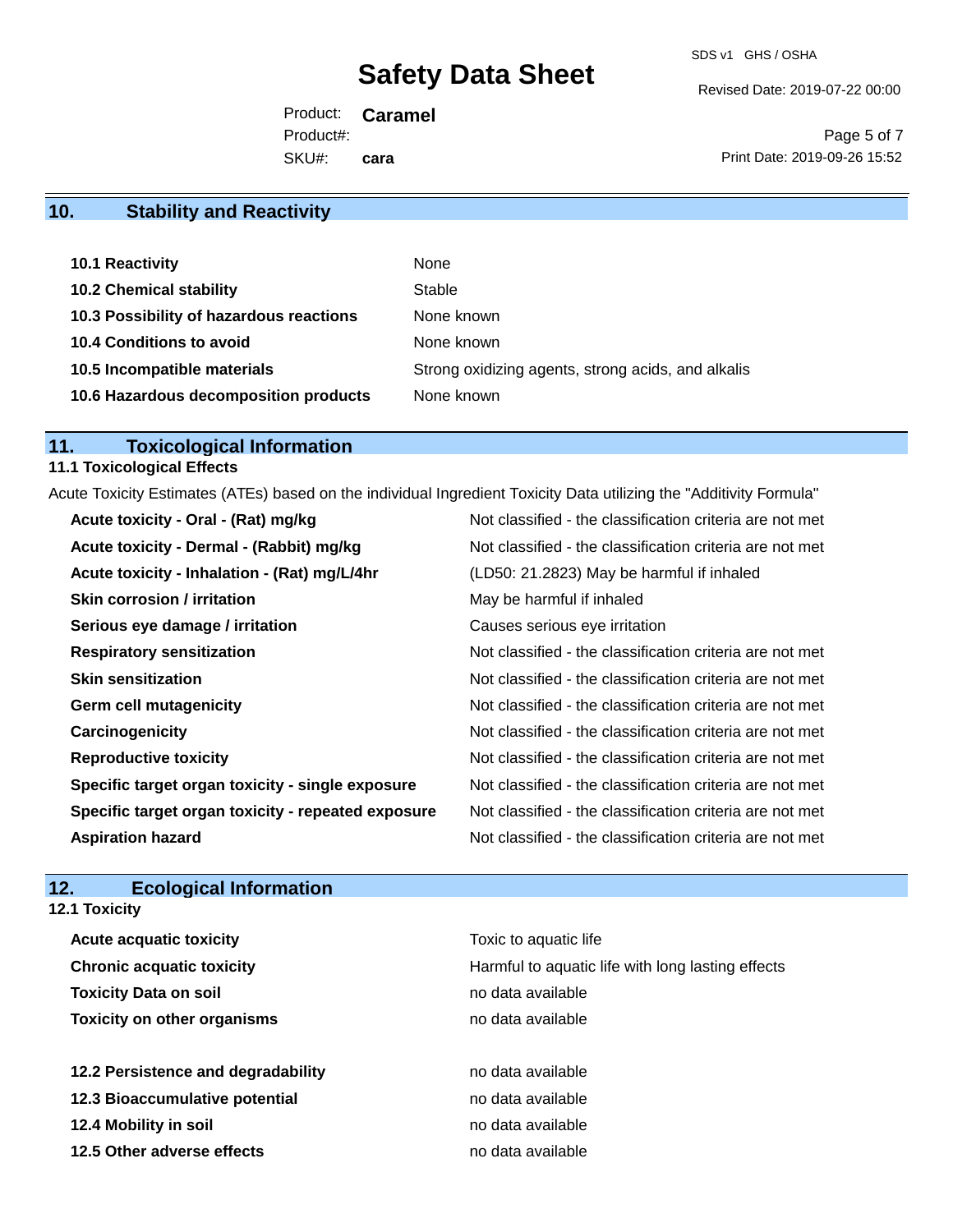Revised Date: 2019-07-22 00:00

Product: **Caramel** SKU#: Product#: **cara**

Page 6 of 7 Print Date: 2019-09-26 15:52

#### **13. Disposal Conditions**

#### **13.1 Waste treatment methods**

Do not allow product to reach sewage systems. Dispose of in accordance with all local and national regulations. Send to a licensed waste management company.The product should not be allowed to enter drains, water courses or the soil. Do not contaminate ponds, waterways or ditches with chemical or used container.

#### **14. Transport Information**

| <b>Marine Pollutant</b><br>No.           |              |                                     |                 |        |
|------------------------------------------|--------------|-------------------------------------|-----------------|--------|
| Regulator                                | <b>Class</b> | <b>Pack Group</b>                   | <b>Sub Risk</b> | UN-nr. |
| U.S. DOT (Non-Bulk)                      |              | Not Regulated - Not Dangerous Goods |                 |        |
| <b>Chemicals NOI</b>                     |              |                                     |                 |        |
| <b>ADR/RID (International Road/Rail)</b> |              | Not Regulated - Not Dangerous Goods |                 |        |
| <b>Chemicals NOI</b>                     |              |                                     |                 |        |
| <b>IATA (Air Cargo)</b>                  |              | Not Regulated - Not Dangerous Goods |                 |        |
| <b>Chemicals NOI</b>                     |              |                                     |                 |        |
| <b>IMDG (Sea)</b>                        |              | Not Regulated - Not Dangerous Goods |                 |        |
| <b>Chemicals NOI</b>                     |              |                                     |                 |        |
|                                          |              |                                     |                 |        |

| 15.                                       | <b>Regulatory Information</b> |  |                                                              |  |  |
|-------------------------------------------|-------------------------------|--|--------------------------------------------------------------|--|--|
| <b>U.S. Federal Regulations</b>           |                               |  |                                                              |  |  |
| <b>TSCA (Toxic Substance Control Act)</b> |                               |  | All components of the substance/mixture are listed or exempt |  |  |
| 40 CFR(EPCRA, SARA, CERCLA and CAA)       |                               |  | This product contains the following components:              |  |  |
| 84-66-2                                   | $201 - 550 - 6 > 80 \%$       |  | Diethyl phthalate                                            |  |  |
| <b>U.S. State Regulations</b>             |                               |  |                                                              |  |  |
| <b>California Proposition 65 Warning</b>  |                               |  | This product contains the following components:              |  |  |
| $123-35-3(NF)$ 204-622-5 $\leq$ 48 ppm    |                               |  | beta-Myrcene (Natural Source)                                |  |  |
| 94-59-7                                   | $202 - 345 - 4 \leq 15$ ppm   |  | Safrole (Natural Source)                                     |  |  |
| $93-15-2$ 202-223-0 $\leq$ 4 ppm          |                               |  | Methyl Eugenol (Natural Source)                              |  |  |
| <b>Canadian Regulations</b>               |                               |  |                                                              |  |  |

**DSL DSL DSL 100.00%** of the components are listed or exempt.

## **16. Other Information**

#### **GHS H-Statements referred to under section 3 and not listed in section 2**

| H302: Harmful if swallowed                                                                                                                                                                                                    |
|-------------------------------------------------------------------------------------------------------------------------------------------------------------------------------------------------------------------------------|
| H313 : May be harmful in contact with                                                                                                                                                                                         |
| H400 : Very Toxic to aquatic life                                                                                                                                                                                             |
| the second that the second control the second control of the second control of the second control of the second control of the second control of the second control of the second control of the second control of the second |

H411 : Toxic to aquatic life with long lasting effects

#### **Total Fractional Values**

H302 : Harmful if swallowed H303 : May be harmful if swallowed h skin **in contact in contact in contact with skin** H320 : Causes eye irritation H402 : Harmful to aquatic life

(TFV) Risk (TFV) Risk